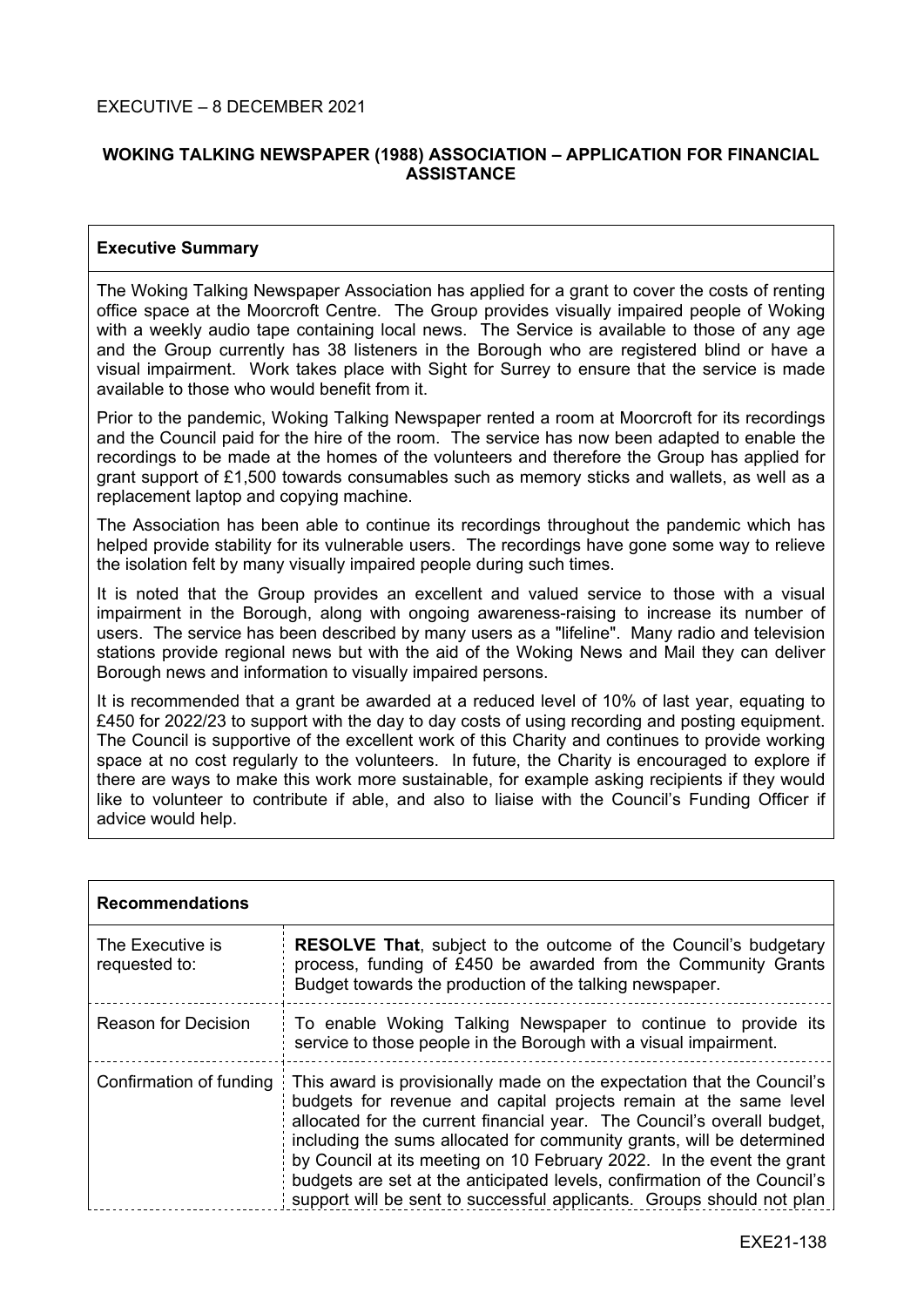|                        | for the 2022/23 funding until this confirmation has been received.                                                                                                                                                                                                                                                                                                                                                                                                                        |
|------------------------|-------------------------------------------------------------------------------------------------------------------------------------------------------------------------------------------------------------------------------------------------------------------------------------------------------------------------------------------------------------------------------------------------------------------------------------------------------------------------------------------|
| Conditions             | Accounts. The Organisation must submit audited accounts for the<br>year in which the grant is awarded, including an income and<br>expenditure account and balance sheet. Please note that accounts<br>for other years may also be required.                                                                                                                                                                                                                                               |
|                        | Monitoring Information. The Organisation must submit quarterly<br>monitoring information as a measure of its achievements. Failure to<br>provide details will jeopardise the award. E-mail requests will be sent<br>to the applicant on a quarterly basis.                                                                                                                                                                                                                                |
|                        | Publicity. Where possible, the Organisation is required to publicise<br>the support received from Woking Borough Council, including on all<br>literature and leaflets produced.                                                                                                                                                                                                                                                                                                           |
|                        | <b>Payments.</b> Payments. Unless exceptional circumstances exist all<br>invoices must be received quarterly with details of the costs incurred<br>and monitoring information for the previous quarter.                                                                                                                                                                                                                                                                                   |
|                        | <b>Payment Period.</b> Final quarter claims must be made by the second<br>week in March. Unclaimed awards will not be available at a later date<br>unless exceptional circumstances can be demonstrated to the Council<br>before the end of the award year.                                                                                                                                                                                                                               |
|                        | Joint Working. WBC expects the Organisation to engage positively<br>on health and wellbeing multi-agency joint work affecting Woking.<br>Groups which refuse may place their Council support at risk, e.g.<br>grant, concessionary rent and other assistance.                                                                                                                                                                                                                             |
| Performance Indicators | <b>Users.</b> The Organisation to provide a breakdown of the users.                                                                                                                                                                                                                                                                                                                                                                                                                       |
|                        | <b>Publicity.</b> The Organisation to advise how the Council's support has<br>been publicised.                                                                                                                                                                                                                                                                                                                                                                                            |
|                        | <b>Statement of Use.</b> The Organisation to provide a statement stating<br>the use to which the grant money has been put.                                                                                                                                                                                                                                                                                                                                                                |
| <b>Future Support</b>  | The financial pressure on the Council's budgets is expected to<br>continue in the coming years and accordingly the overall level of<br>support available in future years may be reduced. The applicant is<br>therefore to be advised that the award of funding for 2022/23 does not<br>imply that a similar application in 2023/24 would be supported. In<br>particular, it is emphasised that the Council is unlikely to be in a<br>position to award any sums above the 2022/23 levels. |
|                        | In view of this, the applicant is to be advised to ensure that<br>contingency plans for the Group's operations for 2023/24 have been<br>drawn up in the event that the Council is unable to continue its support<br>beyond April 2023. All applicants are strongly recommended to<br>pursue alternative sources of funding and are encouraged to approach<br>Woking Borough Council's Community Support Team for advice and<br>support.                                                   |

## **The Executive has authority to determine the above recommendations.**

# **Background Papers:**

2022/23 Application Form.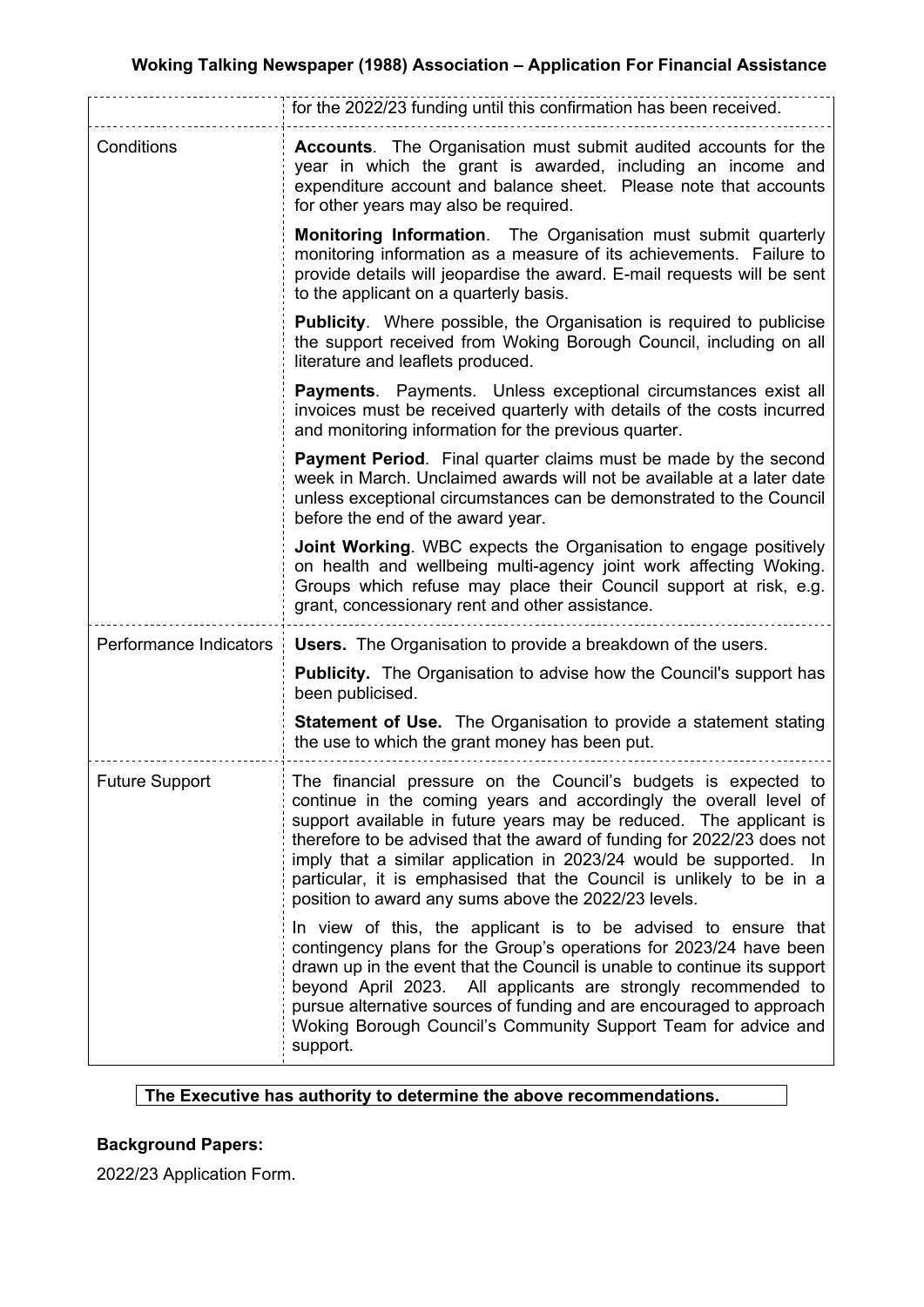## **Reporting Person:**

Julie Fisher, Chief Executive Extn: 3301, Email: julie.fisher@woking.gov.uk

## **Contact Person:**

Frank Jeffrey, Head of Democratic Services Extn: 3012, Email: frank.jeffrey@woking.gov.uk

Doug Davern, Democratic Services Officer Extn: 3018, Email: doug.davern@woking.gov.uk

#### **Portfolio Holder:**

Cllr Simon Ashall Email: cllrsimon.ashall@woking.gov.uk

## **Shadow Portfolio Holder:**

Cllr Will Forster Email: cllrwill.forster@woking.gov.uk

#### **Date Published:**

30 November 2021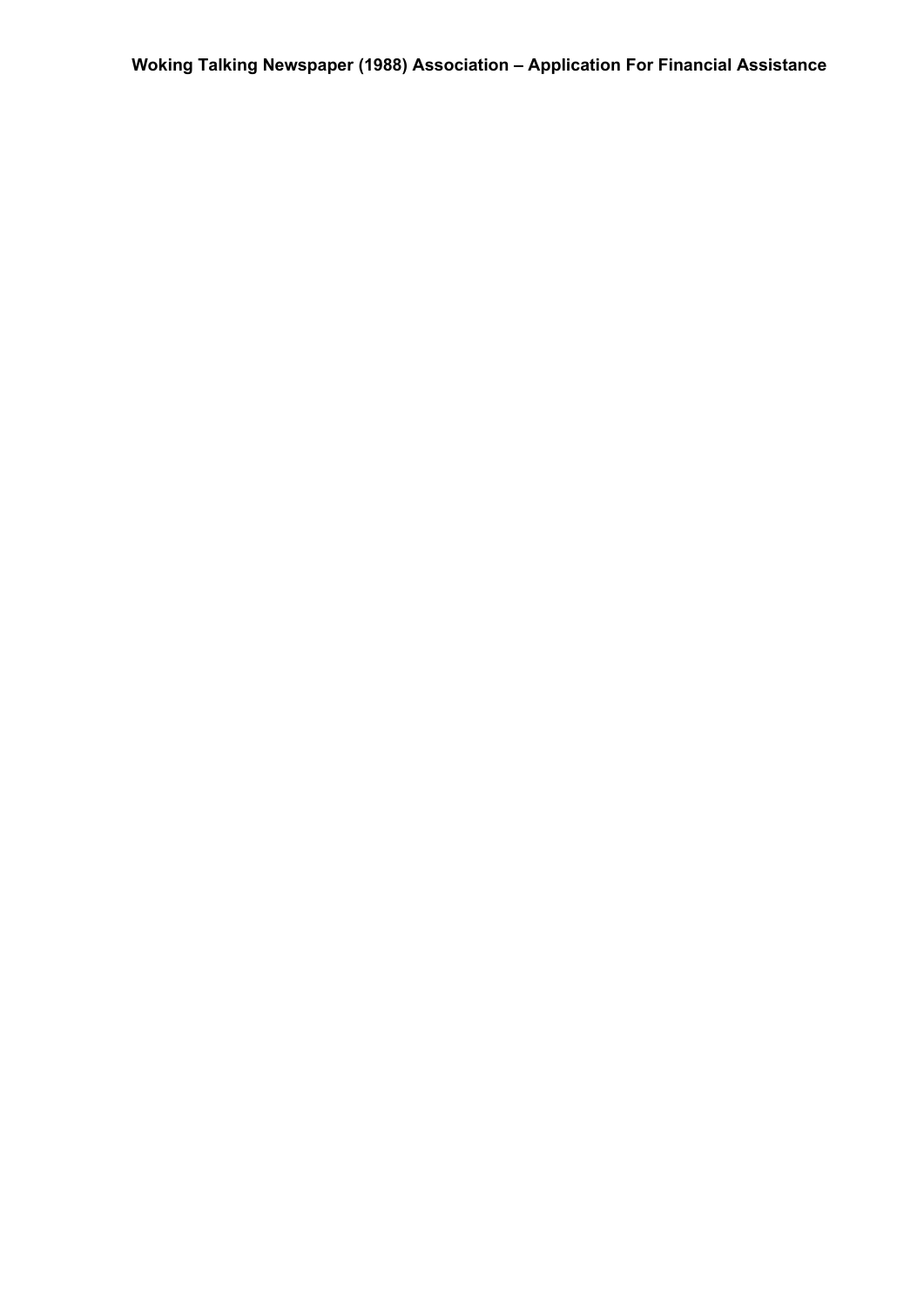| 1.0 Summary of Application |                                                                                                                                                                                                                                                                                                                                                                                                                                                                                                                                                                                                                                                                                                                                                                                              |  |
|----------------------------|----------------------------------------------------------------------------------------------------------------------------------------------------------------------------------------------------------------------------------------------------------------------------------------------------------------------------------------------------------------------------------------------------------------------------------------------------------------------------------------------------------------------------------------------------------------------------------------------------------------------------------------------------------------------------------------------------------------------------------------------------------------------------------------------|--|
| 1.1 Status and Aims        | Formed originally in the late 1960s and converted to a registered<br>charity in 1988, Woking Talking Newspaper provides a free weekly<br>news information service to blind and visually impaired persons. The<br>Association produces an audio version of the Woking News and Mail<br>together with other publications and "Magazine" items.<br>The<br>recordings are produced every Thursday evening (the day of<br>publication of the newspaper) and distributed via Royal Mail on USB<br>thumb drives/memory sticks. All their readers and recording<br>producers give their time on a voluntary basis and are from the<br>Woking area. A Christmas message is recorded by the Mayor each<br>year from the Mayor's Parlour and recordings are made of civic events<br>in the Town Centre. |  |
|                            | The weekly recordings are produced by volunteer readers recording in<br>their own homes. By using the Internet these recordings are gathered<br>and combined into one audio file that can be copied onto USB<br>memory sticks and distributed to the listeners in returnable wallets<br>using the Royal Mail's "Articles for the Blind "free postal scheme.                                                                                                                                                                                                                                                                                                                                                                                                                                  |  |
|                            | All the running expenses are funded by voluntary contributions, grants<br>and gifts from other individuals and organisations.                                                                                                                                                                                                                                                                                                                                                                                                                                                                                                                                                                                                                                                                |  |
| 1.2 Employees              | None.                                                                                                                                                                                                                                                                                                                                                                                                                                                                                                                                                                                                                                                                                                                                                                                        |  |
| 1.3 Volunteers             | 25, whose activities include preparing the Talking Newspapers as well<br>as volunteers who run a programme of marketing and awareness<br>initiatives that comprise contacts with Sight for Surrey, The Macular<br>Society and other charities, doctors, care homes, carers and care<br>managers.                                                                                                                                                                                                                                                                                                                                                                                                                                                                                             |  |
| 1.4 Clients/Users          | 38, comprising:                                                                                                                                                                                                                                                                                                                                                                                                                                                                                                                                                                                                                                                                                                                                                                              |  |
|                            | 16 male                                                                                                                                                                                                                                                                                                                                                                                                                                                                                                                                                                                                                                                                                                                                                                                      |  |
|                            | 22 female                                                                                                                                                                                                                                                                                                                                                                                                                                                                                                                                                                                                                                                                                                                                                                                    |  |
|                            | 38 disabled                                                                                                                                                                                                                                                                                                                                                                                                                                                                                                                                                                                                                                                                                                                                                                                  |  |
|                            | 37 resident in Woking                                                                                                                                                                                                                                                                                                                                                                                                                                                                                                                                                                                                                                                                                                                                                                        |  |
|                            | The service is provided free of charge to users. In addition, player<br>The weekly productions are also<br>units can be loaned to users.<br>available on the Group's website and the British Wireless Fund for the<br>Blind website. In addition to the above, there are around 40 listeners<br>from this steaming service located all around the UK.                                                                                                                                                                                                                                                                                                                                                                                                                                        |  |
|                            | Last year, the number of users was stated to be 46 and the reduction<br>is due to a care home no longer requiring the service.                                                                                                                                                                                                                                                                                                                                                                                                                                                                                                                                                                                                                                                               |  |
| 1.5 Members                | 63, comprising:                                                                                                                                                                                                                                                                                                                                                                                                                                                                                                                                                                                                                                                                                                                                                                              |  |
|                            | 26 male                                                                                                                                                                                                                                                                                                                                                                                                                                                                                                                                                                                                                                                                                                                                                                                      |  |
|                            | 37 female                                                                                                                                                                                                                                                                                                                                                                                                                                                                                                                                                                                                                                                                                                                                                                                    |  |
|                            | 38 disabled                                                                                                                                                                                                                                                                                                                                                                                                                                                                                                                                                                                                                                                                                                                                                                                  |  |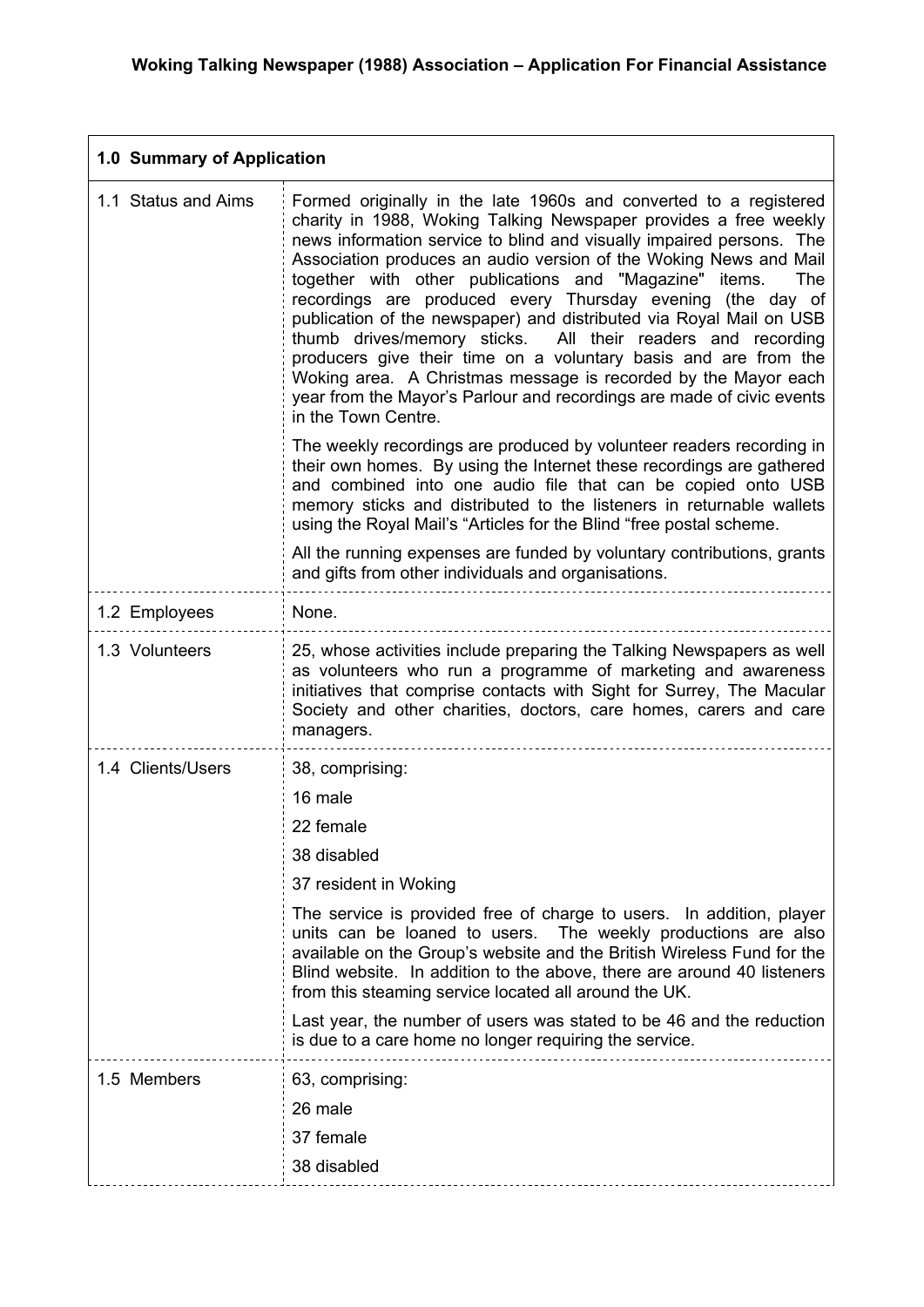|                       | 1 ethnic minority                                                                                                                                                                                                                                                                                                                                                                                                                                                                                                                                                                      |        |  |
|-----------------------|----------------------------------------------------------------------------------------------------------------------------------------------------------------------------------------------------------------------------------------------------------------------------------------------------------------------------------------------------------------------------------------------------------------------------------------------------------------------------------------------------------------------------------------------------------------------------------------|--------|--|
|                       | 62 resident in Woking                                                                                                                                                                                                                                                                                                                                                                                                                                                                                                                                                                  |        |  |
|                       | All listeners and volunteers are classed as members. The Group<br>believes that the vast majority of its members are over 65 years old.                                                                                                                                                                                                                                                                                                                                                                                                                                                |        |  |
| 1.6 Sum Requested     | $£1,500$ (Revenue)                                                                                                                                                                                                                                                                                                                                                                                                                                                                                                                                                                     |        |  |
| 1.7 Project           | The Association has for many years been the beneficiary of a grant<br>made specifically to off-set the rent charges for the use of "Studio"<br>space at Moorcroft Centre for the Community. As the method of<br>operation has changed to working from home, this support is no<br>longer required. However, the Association seeks to obtain funding to<br>replace equipment as the wallets and memory sticks used become<br>damaged and require replacement.<br>In addition the Association will need to replace its laptop computer and<br>the copying machine in the course of time. |        |  |
|                       |                                                                                                                                                                                                                                                                                                                                                                                                                                                                                                                                                                                        |        |  |
|                       | The Association requests that the Council matches expenditure made<br>by the Association up to a maximum of £1,500 such funding being<br>given after the expenditure has occurred and a formal claim made<br>upon the grant award.                                                                                                                                                                                                                                                                                                                                                     |        |  |
| 1.8 Cost breakdown:   | Wallets                                                                                                                                                                                                                                                                                                                                                                                                                                                                                                                                                                                | £350   |  |
|                       | <b>USB Memory Sticks</b>                                                                                                                                                                                                                                                                                                                                                                                                                                                                                                                                                               | £350   |  |
|                       | Laptop replacement                                                                                                                                                                                                                                                                                                                                                                                                                                                                                                                                                                     | £600   |  |
|                       | Copying Machine replacement                                                                                                                                                                                                                                                                                                                                                                                                                                                                                                                                                            | £450   |  |
|                       | Total                                                                                                                                                                                                                                                                                                                                                                                                                                                                                                                                                                                  | £1,750 |  |
|                       | Less: 50% borne by Association                                                                                                                                                                                                                                                                                                                                                                                                                                                                                                                                                         | £875   |  |
|                       | <b>Grant Request</b>                                                                                                                                                                                                                                                                                                                                                                                                                                                                                                                                                                   | £875   |  |
| 1.9 Community Benefit | The Association currently has 38 registered listeners who, but for the<br>service provided, would not have access to local news and details of<br>The grant funding would allow the Association to<br>local events.<br>continue to seek to expand its listener base to reach more and more<br>citizens in the Borough as well as continue the service to existing<br>listeners.                                                                                                                                                                                                        |        |  |
|                       | The Trustees are actively engaged on programmes to increase the<br>number of listeners through contacts with care homes, carers and<br>relations of visually impaired persons.                                                                                                                                                                                                                                                                                                                                                                                                         |        |  |
| 1.10 Covid-19 Impact  | The whole production procedure had to be re-thought at the<br>commencement of the pandemic and a move from "studio" recording<br>to home recording was introduced.<br>This required training of<br>volunteers in using microphones and other devices to record. It also<br>meant a complete change in that recorded audio files were collected<br>via the internet and the copying and despatch function carried out at a<br>new location.                                                                                                                                             |        |  |
|                       | Many listeners live alone and the continuation of the service has been<br>essential for them during lockdowns. Since the first lockdown only<br>one week's production was missed. A number of messages have<br>been received thanking the Group for the continued service.                                                                                                                                                                                                                                                                                                             |        |  |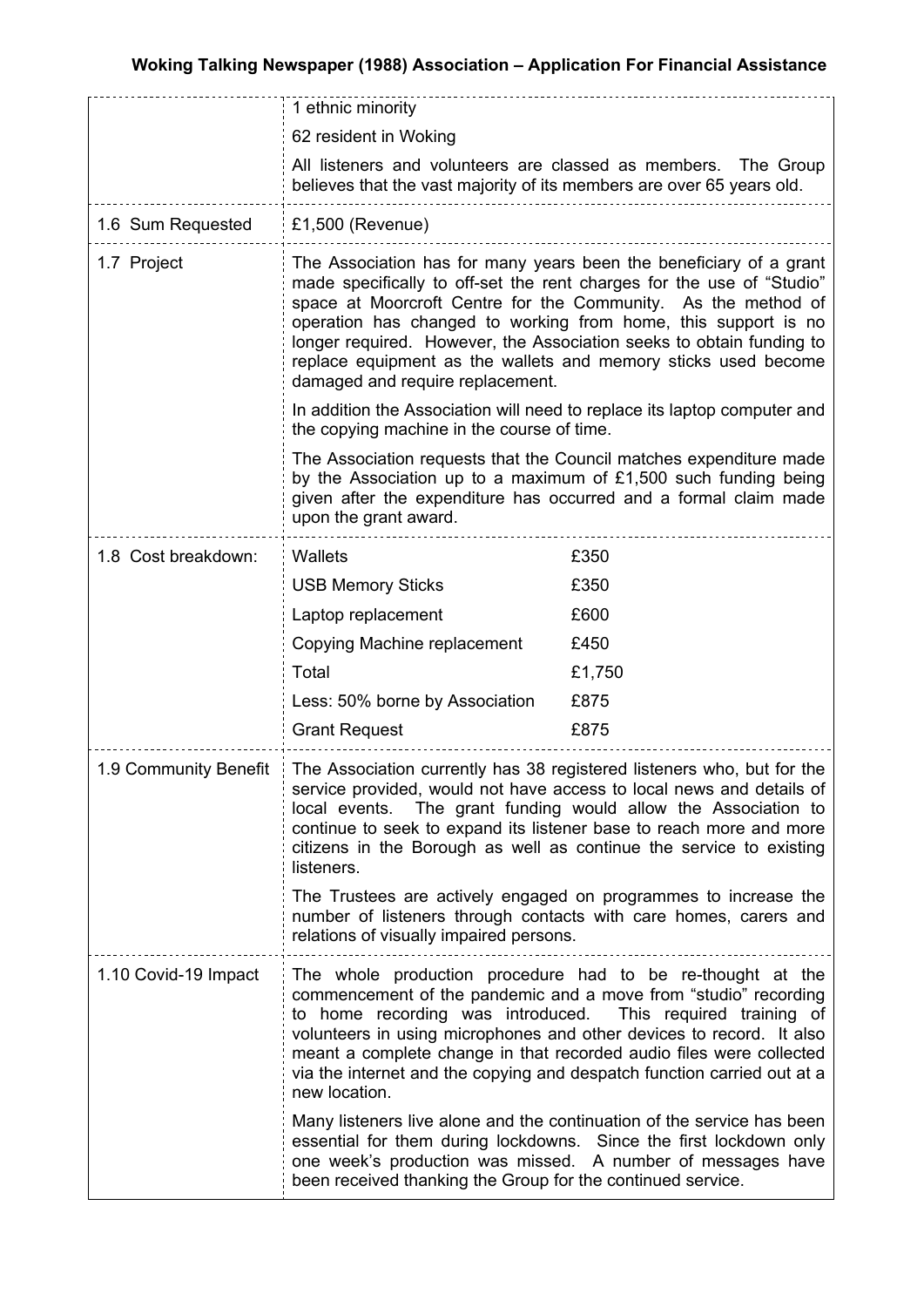| 2.0 Financial Background                |                                                                                                                                                                                                                                                                                  |  |
|-----------------------------------------|----------------------------------------------------------------------------------------------------------------------------------------------------------------------------------------------------------------------------------------------------------------------------------|--|
| 2.1 Budget                              | At the time of the application, the Group held £2,600 in the bank.                                                                                                                                                                                                               |  |
|                                         | The Group has submitted a budget for 2022/23 which shows an<br>anticipated income of £402 against an anticipated expenditure of<br>£625. After the transfer from the replacement reserve for the<br>equipment costs of £500, there would be an anticipated surplus of<br>£277.   |  |
| 2.2 Accounts                            | The Group has submitted accounts for 2020 which show an income of<br>£2,320 (£2,445 in 2019) against expenditure of £2,394 (£2,274 in<br>2019), resulting in a deficit of £74 (a surplus of £405 in 2019). The<br>sum of £2,534 was carried forward at the end of the 2020 year. |  |
| 2.3 Support over the<br>past five years | $2021/22 - £500$<br>$2020/21 - £1,870$<br>$2019/20 - £1,781$<br>$2018/19 - £1,696$<br>$2017/18 - £1,537$                                                                                                                                                                         |  |

| 3.0 Assessment of Application |                                                                                                                                                                                                                                                                                                                                                                     |           |
|-------------------------------|---------------------------------------------------------------------------------------------------------------------------------------------------------------------------------------------------------------------------------------------------------------------------------------------------------------------------------------------------------------------|-----------|
| 3.1 Key Information           | Constitution<br>$\circ$                                                                                                                                                                                                                                                                                                                                             | Yes       |
|                               | <b>Registered Charity</b><br>$\circ$                                                                                                                                                                                                                                                                                                                                | Yes       |
|                               | <b>VAT Registered</b><br>$\circ$                                                                                                                                                                                                                                                                                                                                    | Yes       |
|                               | <b>Equal Opportunities Policy</b><br>$\circ$                                                                                                                                                                                                                                                                                                                        | Yes       |
|                               | <b>Safeguarding Policy</b><br>$\circ$                                                                                                                                                                                                                                                                                                                               | Yes       |
|                               | <b>Reserves Policy</b><br>$\circ$                                                                                                                                                                                                                                                                                                                                   | Yes       |
|                               | <b>Quality Mark</b><br>$\circ$                                                                                                                                                                                                                                                                                                                                      | <b>No</b> |
|                               | Other funding sources pursued<br>$\circ$                                                                                                                                                                                                                                                                                                                            | <b>No</b> |
|                               | Other support by the Council<br>$\circ$                                                                                                                                                                                                                                                                                                                             | Yes *     |
|                               | Fundraising<br>$\circ$                                                                                                                                                                                                                                                                                                                                              | Yes       |
|                               | Two quotes<br>$\circ$                                                                                                                                                                                                                                                                                                                                               | N/A       |
|                               | Regular monitoring provided previously<br>O                                                                                                                                                                                                                                                                                                                         | Yes       |
|                               | * WBC allows the Association the use of a<br>small office at Moorcroft for about one hour per<br>week for the administrator to work and also as<br>a return postal address for wallets. Moorcroft<br>does not charge for this facility.                                                                                                                             |           |
| 3.2 Assessment                | It is recommended that a grant be awarded at a reduced level of 10%<br>of last year, equating to £450 for 2022/23 to support with the day to<br>day costs of using recording and posting equipment. The Council is<br>supportive of the excellent work of this Charity and continues to<br>provide working space at no cost regularly to the volunteers. In future, |           |